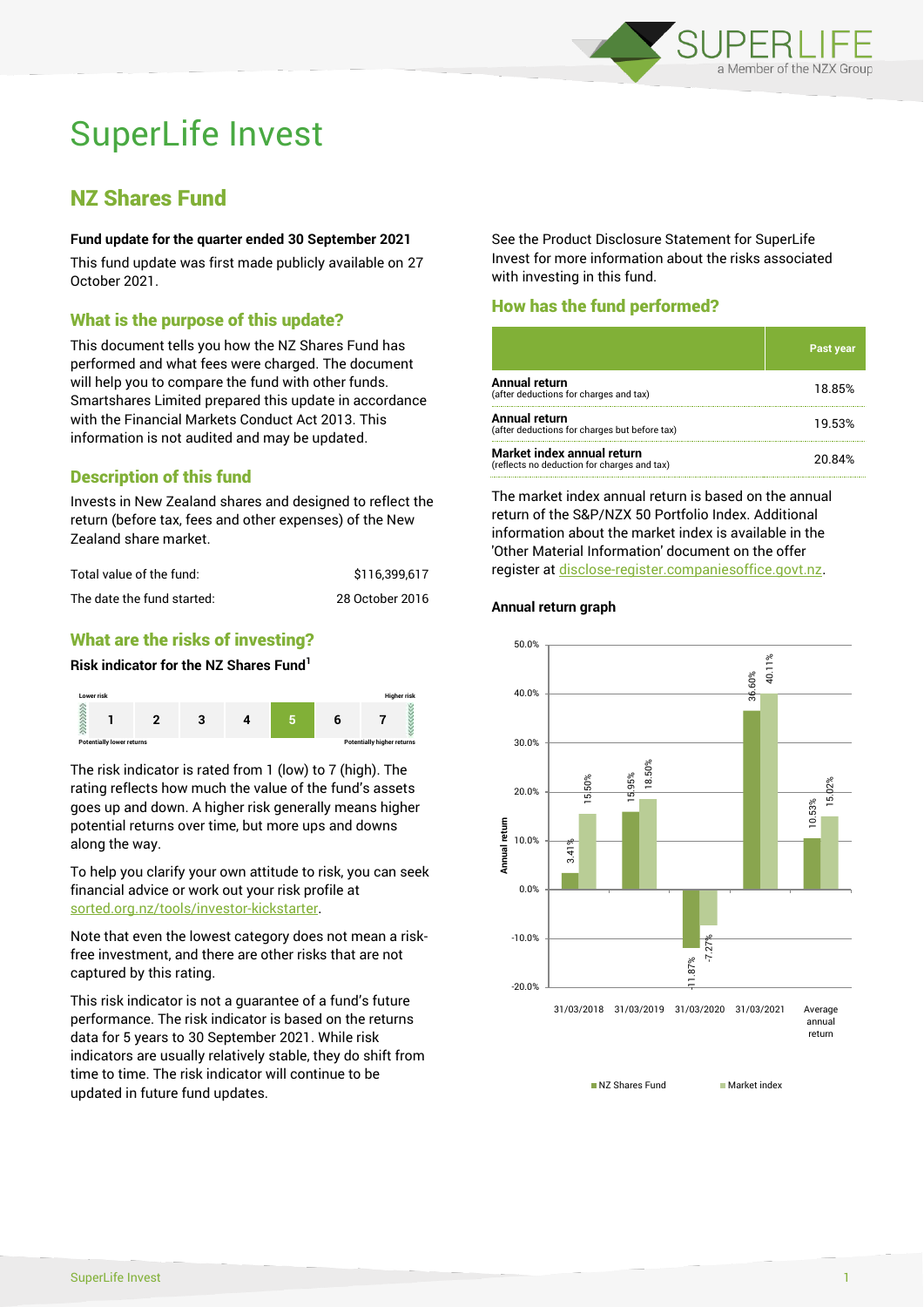

This shows the return after fund charges and tax for each year ending 31 March since the fund started. The last bar shows the average annual return since the fund started, up to 30 September 2021.

**Important:** This does not tell you how the fund will perform in the future.

Returns in this update are after tax at the highest prescribed investor rate (PIR) of tax for an individual New Zealand resident. Your tax may be lower.

# What fees are investors charged?

Investors in the NZ Shares Fund are charged fund charges. In the year to 31 March 2021 these were:

|                                                       | % per annum of fund's<br>net asset value |  |
|-------------------------------------------------------|------------------------------------------|--|
| <b>Total fund charges</b>                             | 0.49%                                    |  |
| Which are made up of:                                 |                                          |  |
| <b>Total management and administration</b><br>charges | 0.49%                                    |  |
| Including:                                            |                                          |  |
| Manager's basic fee                                   | 0.48%                                    |  |
| Other management and<br>administration charges        | 0.01%                                    |  |
| Other charges                                         | Dollar amount per investor               |  |
| <b>Administration fee</b>                             | \$12 per annum                           |  |

Investors may also be charged individual action fees for specific actions or decisions (for example, if an investor has a financial adviser and has agreed to pay a fee to the adviser for providing financial advice). See the Product Disclosure Statement for SuperLife Invest for more information about those fees.

The fees set out above include GST where applicable.

Small differences in fees and charges can have a big impact on your investment over the long term.

# Example of how this applies to an investor

Jess had \$10,000 in the fund at the start of the year and did not make any further contributions. At the end of the year, Jess received a return after fund charges were deducted of \$1,885 (that is 18.85% of her initial \$10,000). Jess paid other charges of \$12. This gives Jess a total return after tax of \$1,873 for the year.

#### What does the fund invest in?

#### **Actual investment mix**

This shows the types of assets that the fund invests in.



#### **Target investment mix**

This shows the mix of assets that the fund generally intends to invest in.

| <b>Asset Category</b>        | <b>Target asset mix</b> |
|------------------------------|-------------------------|
| Cash and cash equivalents    |                         |
| New Zealand fixed interest   |                         |
| International fixed interest |                         |
| Australasian equities        | 100.00%                 |
| International equities       |                         |
| Listed property              |                         |
| Unlisted property            |                         |
| Commodities                  |                         |
| Other                        |                         |